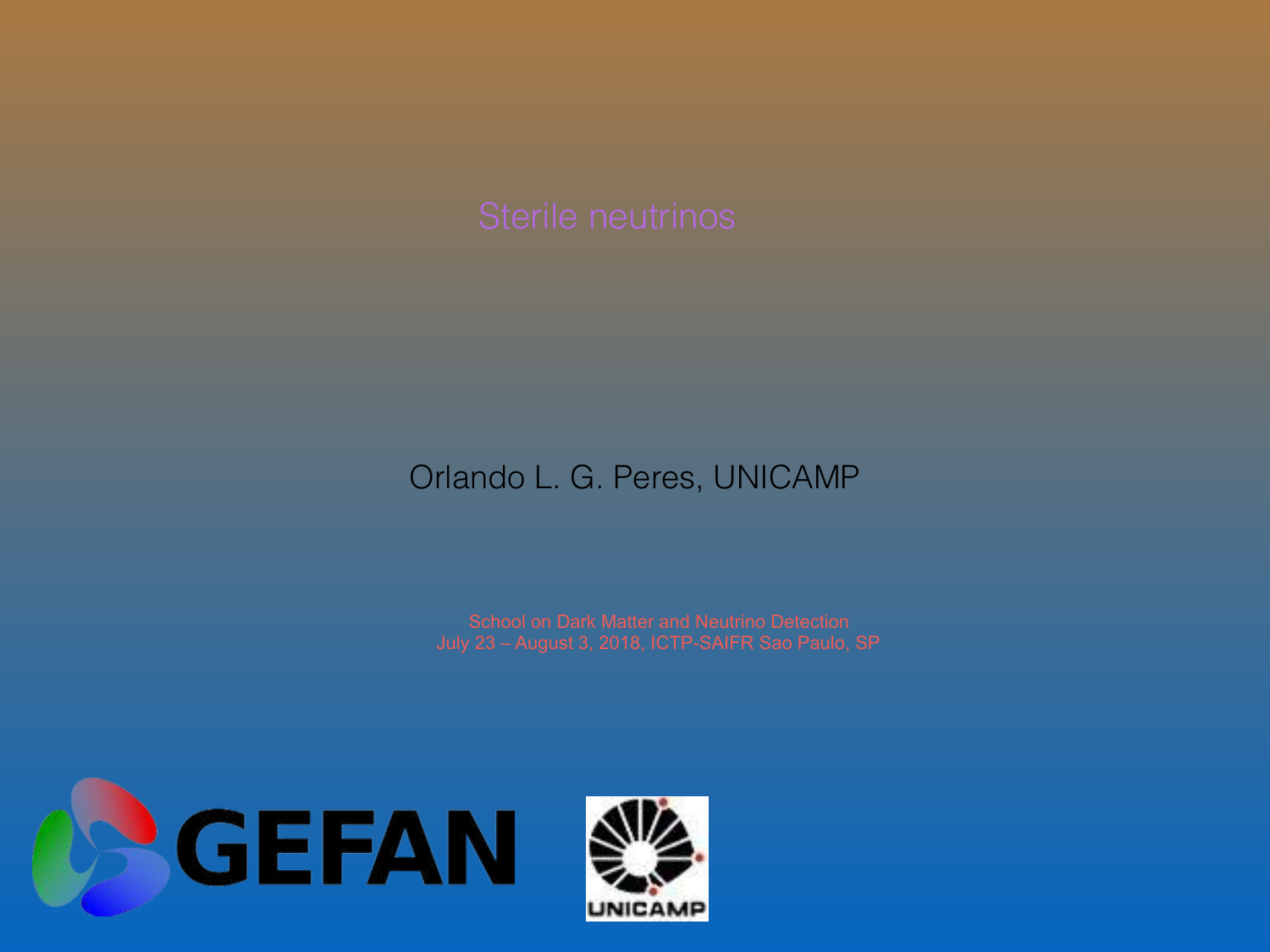#### Summary of the talk

- 1) New neutrino states
- 2) How to search for Sterile neutrinos?
- 3) Hints of sterile neutrinos
- 4) Constrains on sterile neutrinos
- 5) Present search for sterile neutrinos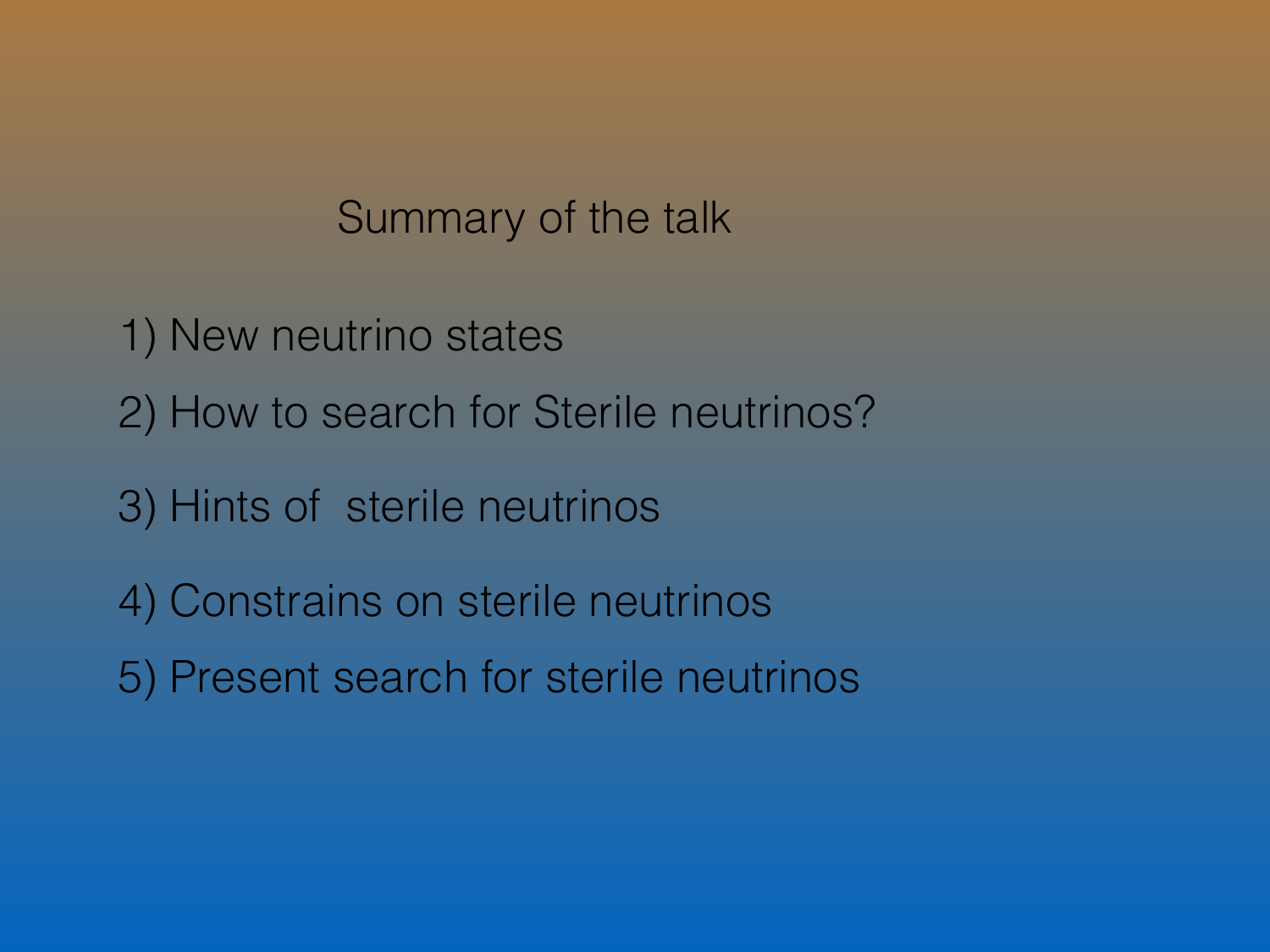# Neutrinos in XX century



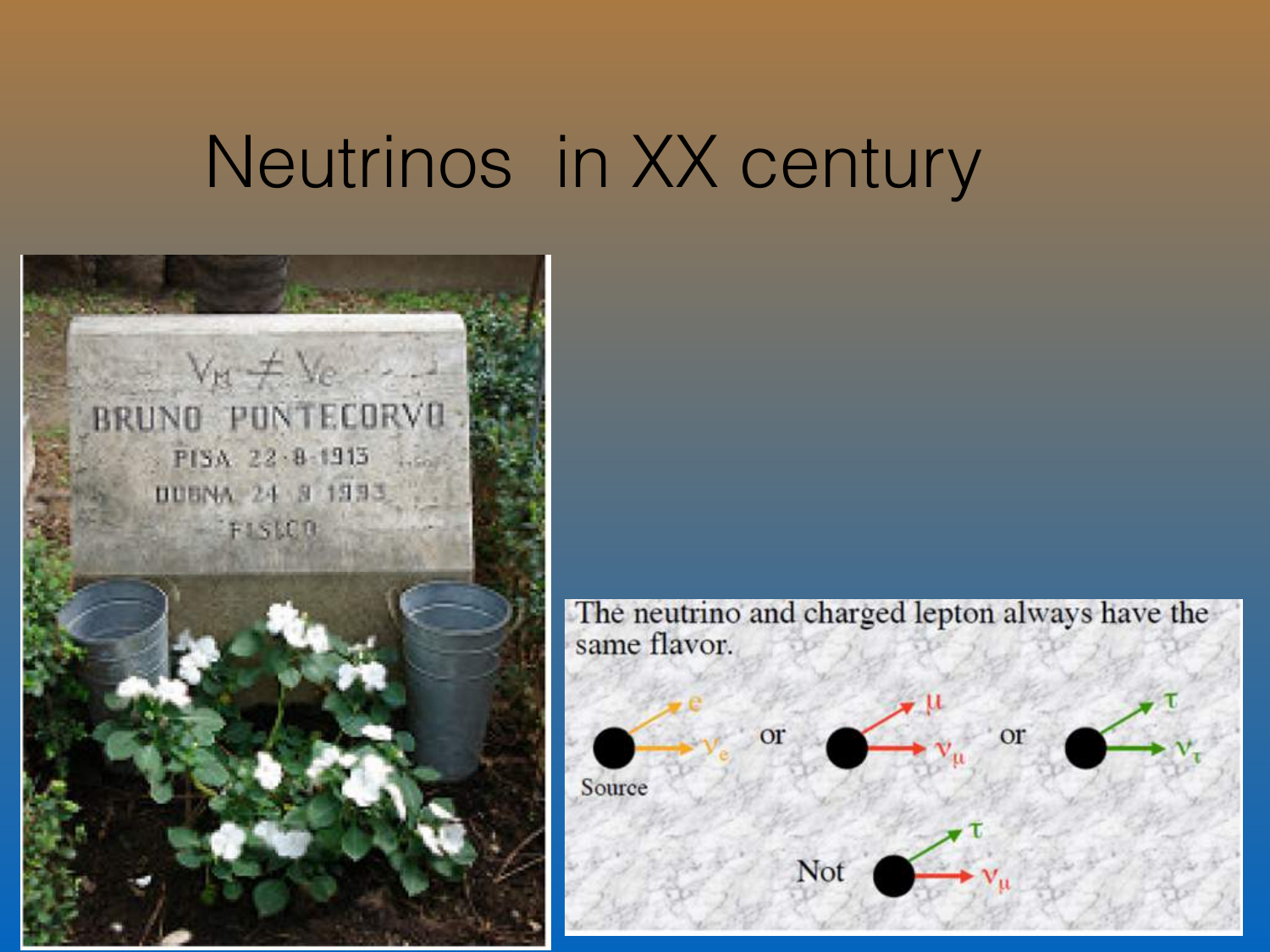We don't see neutrinos: Weak interaction changes flavour

![](_page_3_Figure_1.jpeg)

Usually label the neutrino state producing an electron as electron neutrino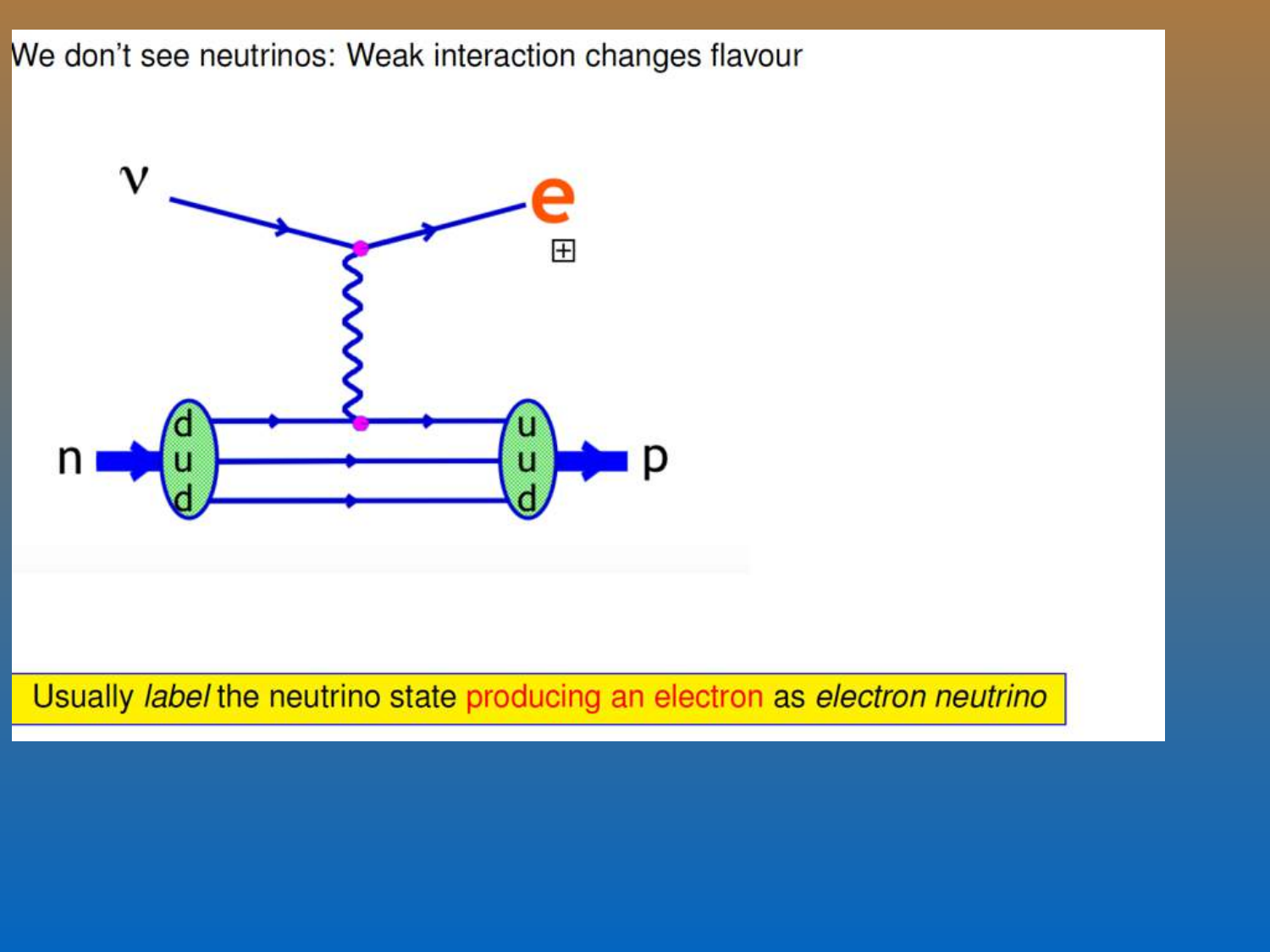In early experiments (over short distances) a  $\nu_e$  at source would always interact as a  $\nu_e$ producing an  $e^-$ 

![](_page_4_Figure_1.jpeg)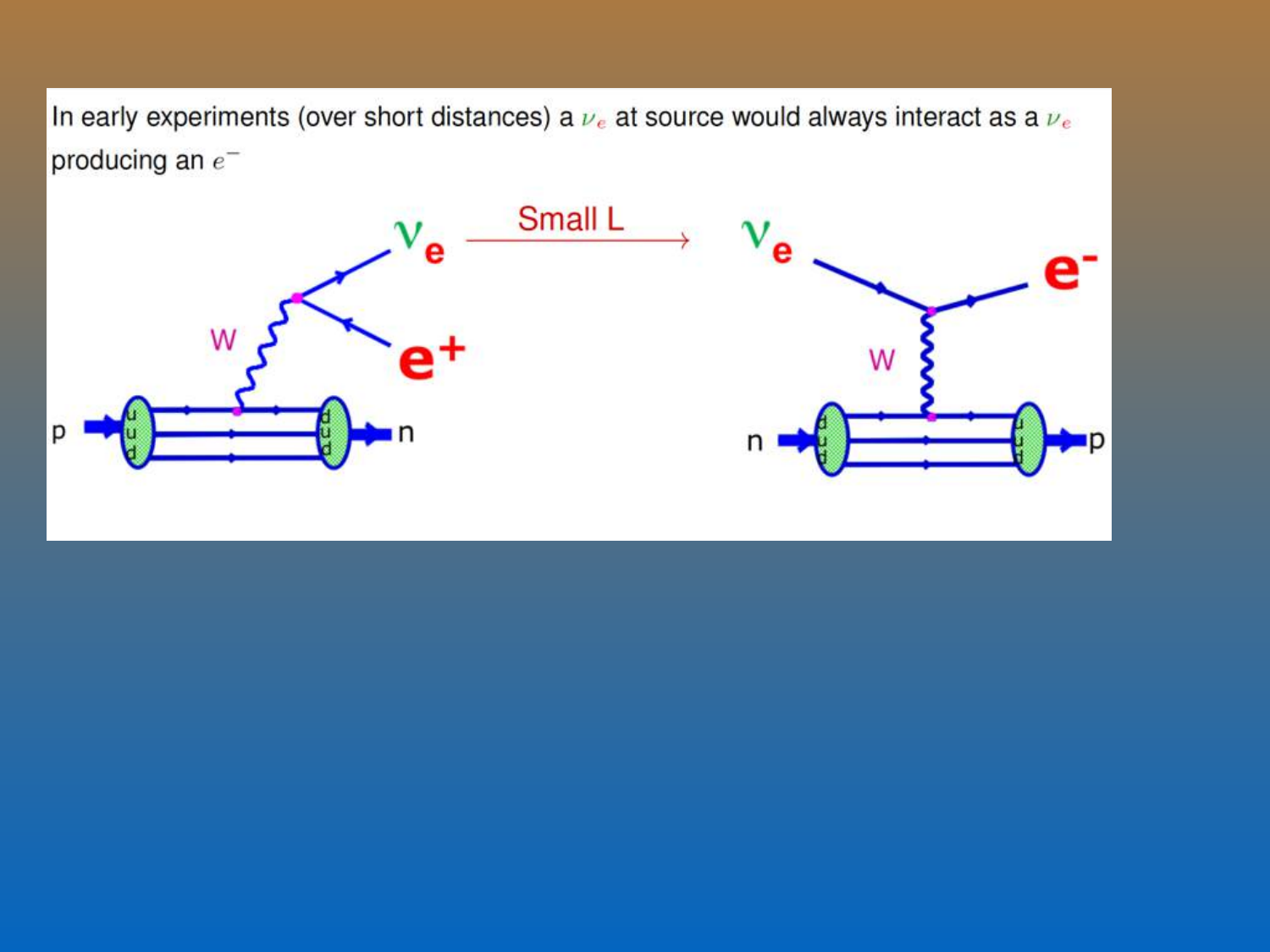![](_page_5_Figure_0.jpeg)

In 1998, Kajita show this slide:

**Muonic Neutrinos change flavor:** neutrinos are disappearing.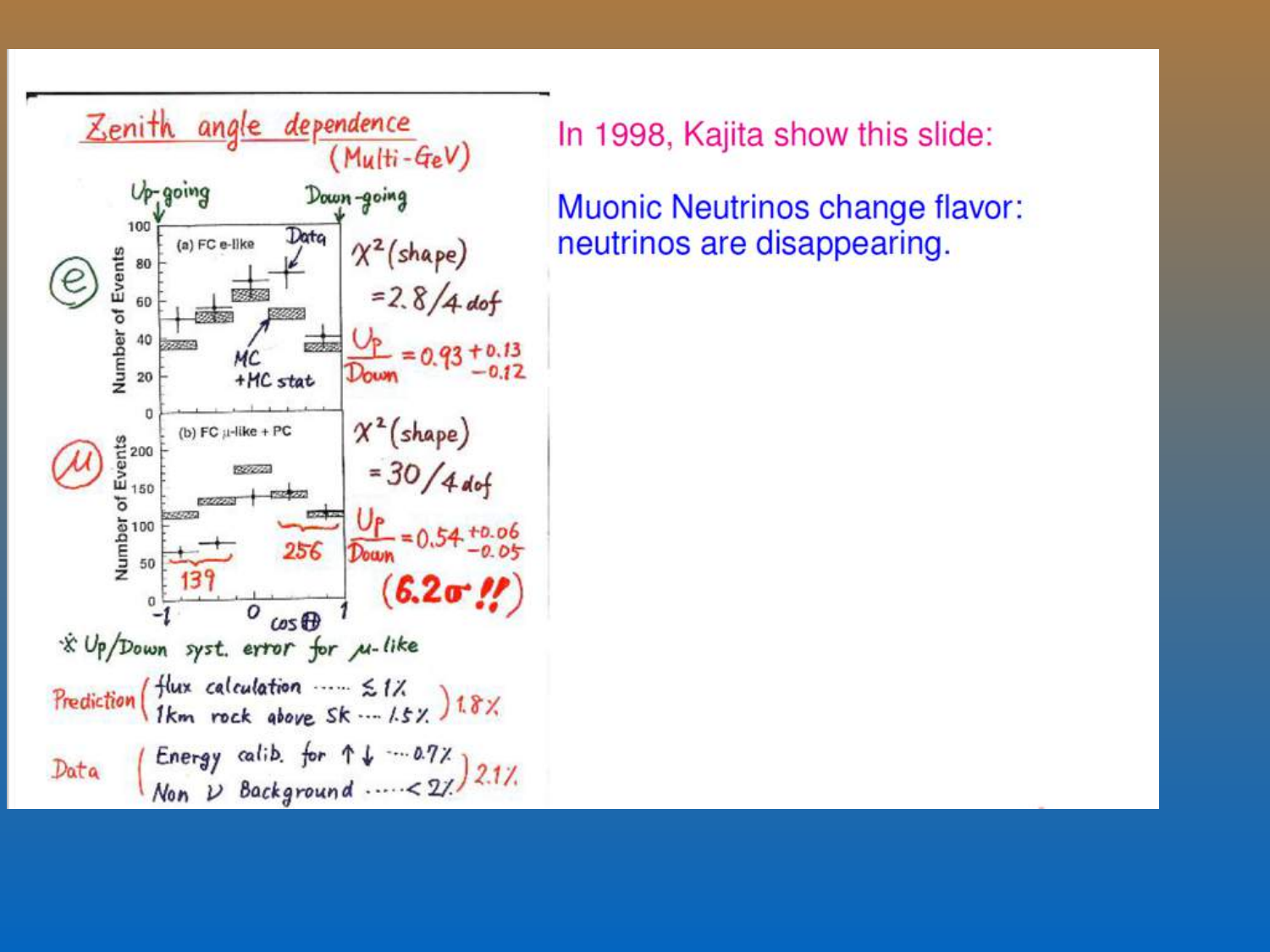![](_page_6_Figure_0.jpeg)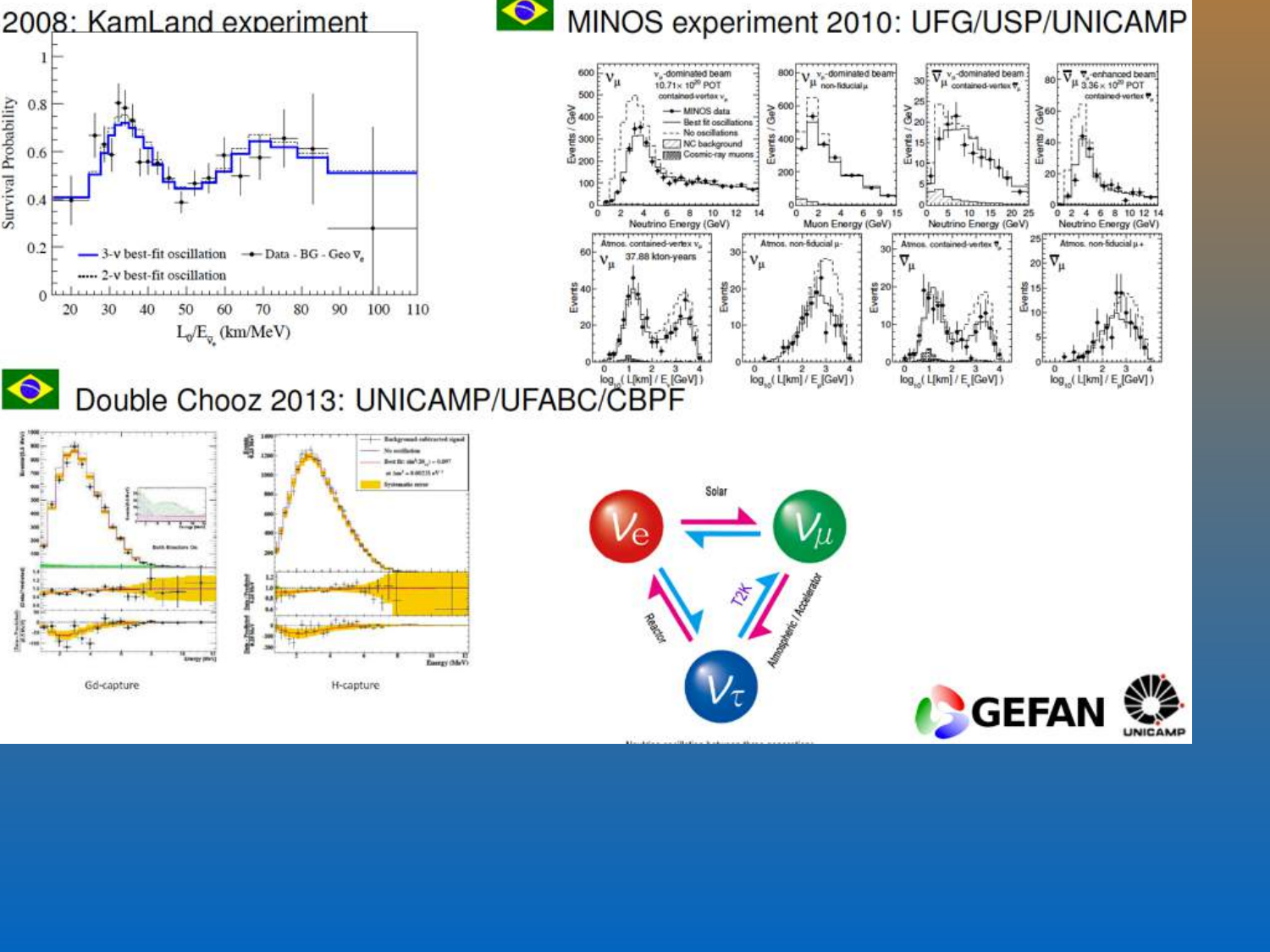$\bullet$  Pontecorvo(1958):

Flavor of Neutrinos,  $\nu_e \nu_\mu \nu_\tau$  are a linear combination of states with well defined mass,

 $\nu_1$   $\nu_2$   $\nu_3$ 

we have

$$
\frac{\nu_e = +\cos\theta \,\nu_1 + \sin\theta \,\nu_2}{\nu_\mu = -\sin\theta \,\nu_1 + \cos\theta \,\nu_2}
$$

the states  $\nu_1$  e  $\nu_2$  are mass eigenstates

![](_page_7_Picture_6.jpeg)

![](_page_7_Picture_7.jpeg)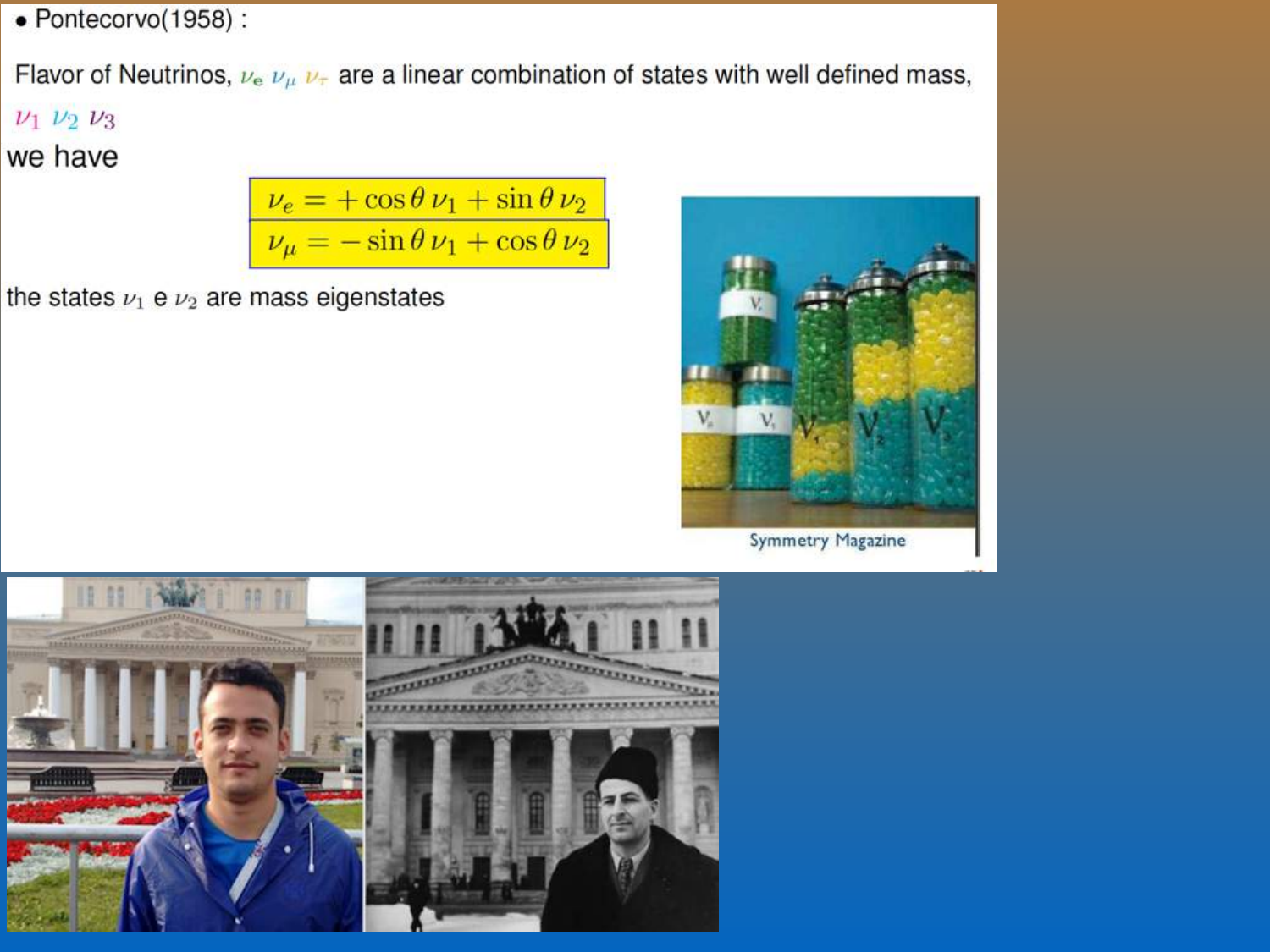Over larger distances we have

Not use  $\nu_e$ , the fundamental particles are  $\nu_1, \nu_2, \nu_3$ 

![](_page_8_Figure_2.jpeg)

**Coherent Quantum Mechanics superposition** 

$$
|\nu(t)\rangle = U_{e1}e^{-iE_1t}|\nu_1\rangle + U_{e2}e^{-iE_2t}|\nu_2\rangle + U_{e3}e^{-iE_3t}|\nu_3\rangle
$$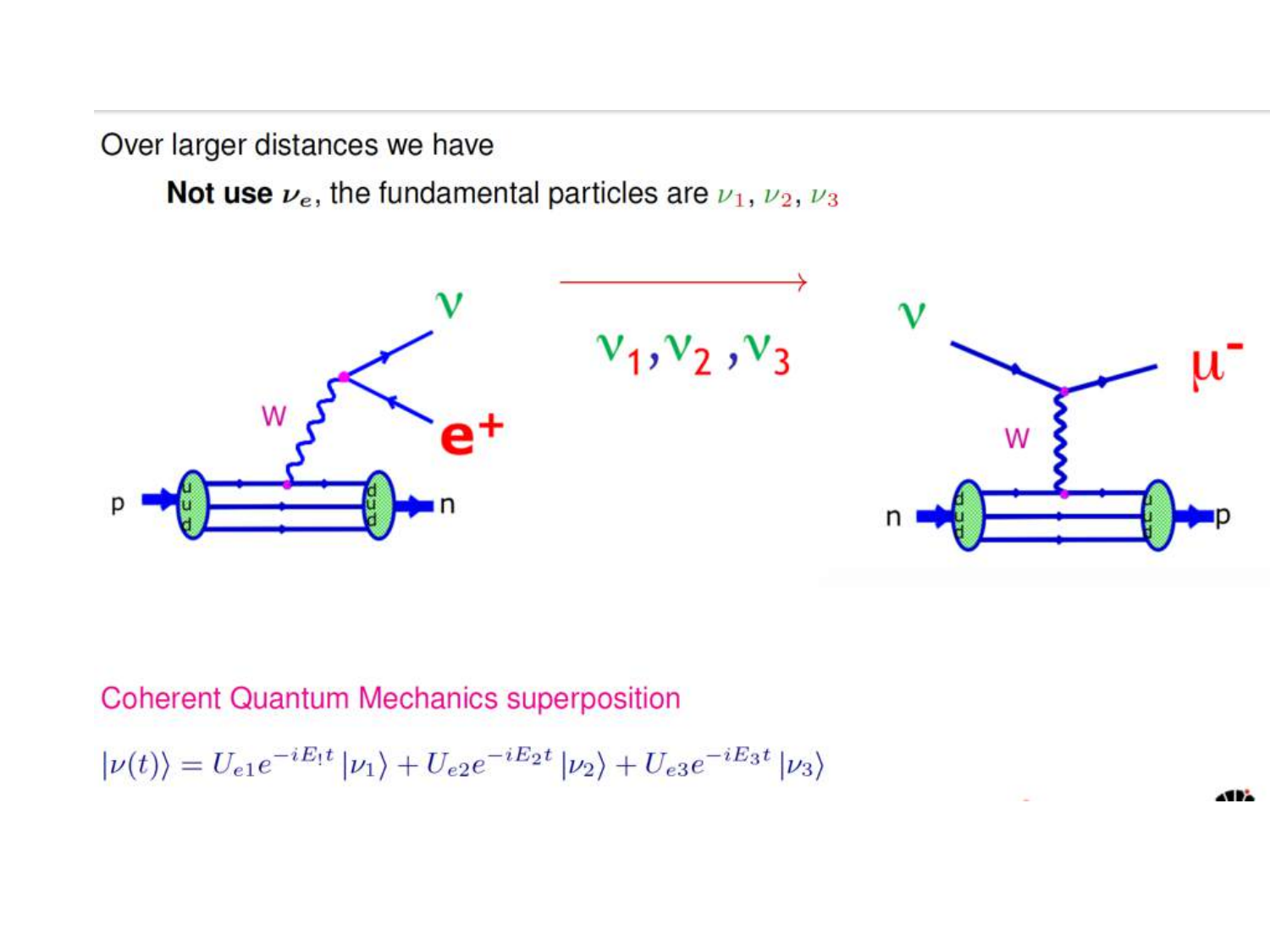## The Nobel Prize in Physics 2015

![](_page_9_Picture_1.jpeg)

Photo: A. Mahmoud Takaaki Kajita Prize share: 1/2

![](_page_9_Picture_3.jpeg)

Photo: A. Mahmoud Arthur B. McDonald Prize share: 1/2

The first discovery in particle physics of new phenomena beyond the Standard Model.

The Nobel Prize in Physics 2015 was awarded jointly to Takaaki Kajita and Arthur B. McDonald "for the discovery of neutrino oscillations, which shows that neutrinos have mass"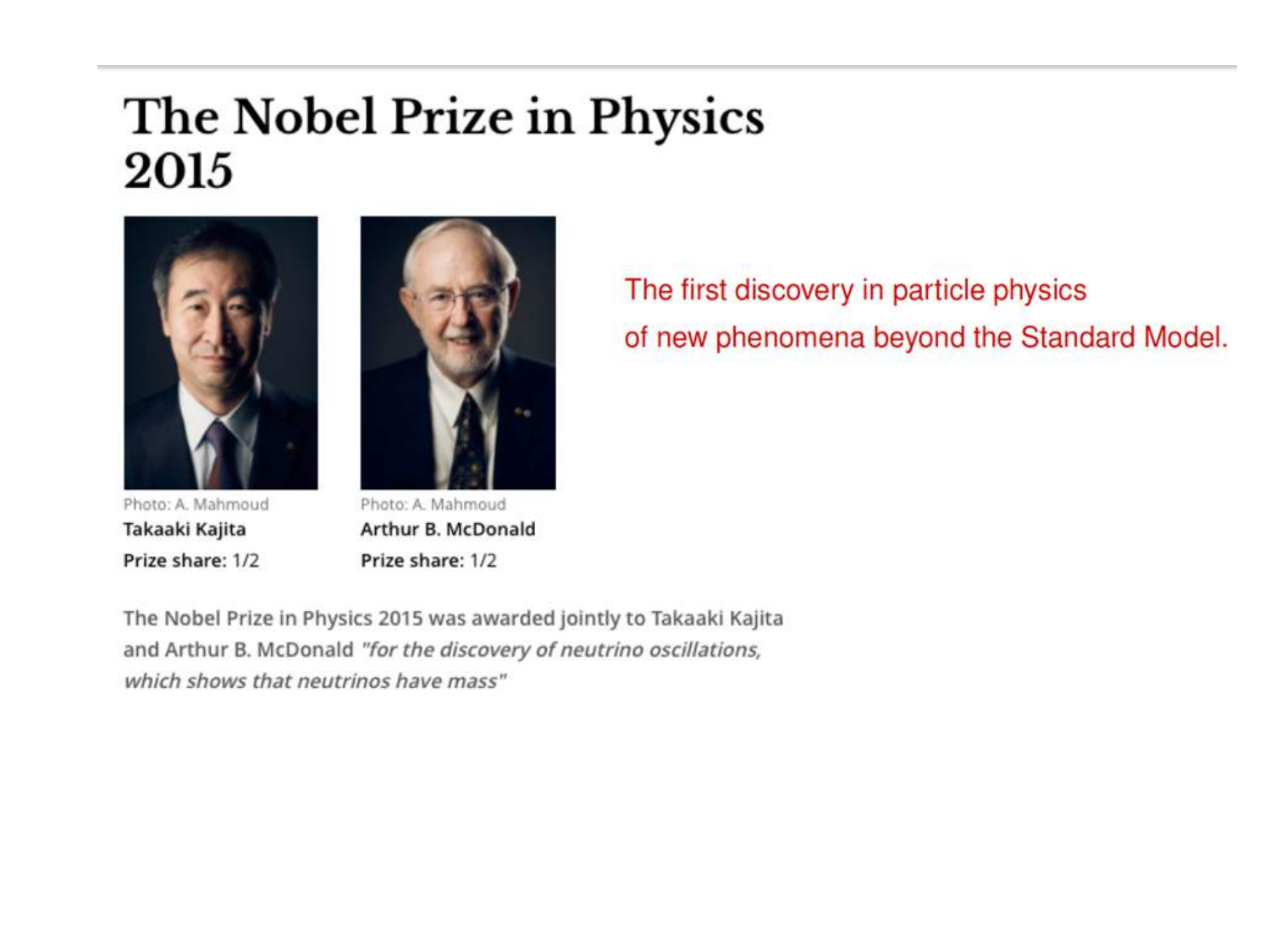![](_page_10_Picture_0.jpeg)

## What to do now?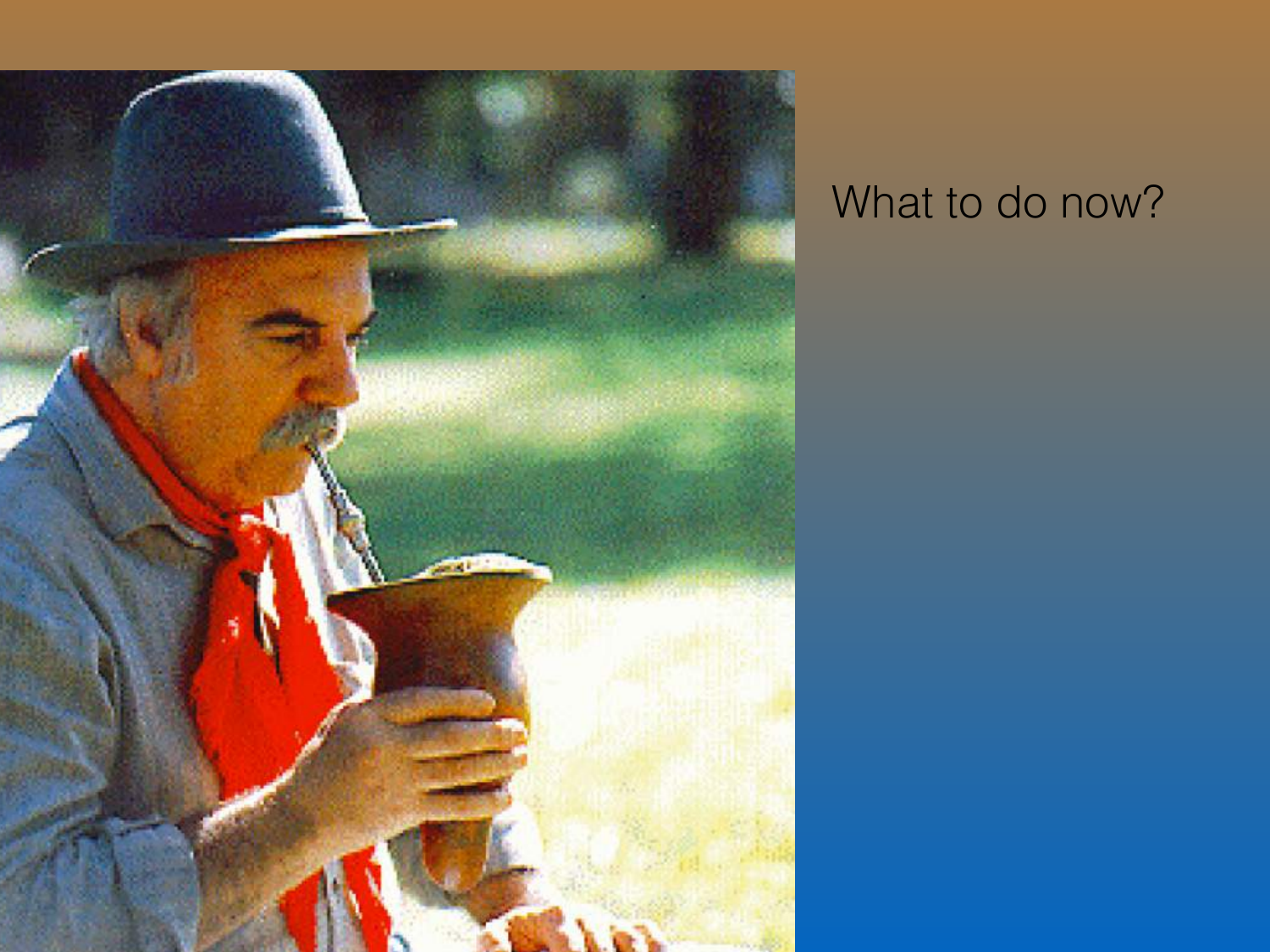New types of neutrinos

Is possible to have other neutrino states?

More probably not: more copies of the flavour neutrinos are not allowed.

Experimental result: only three neutrinos interact.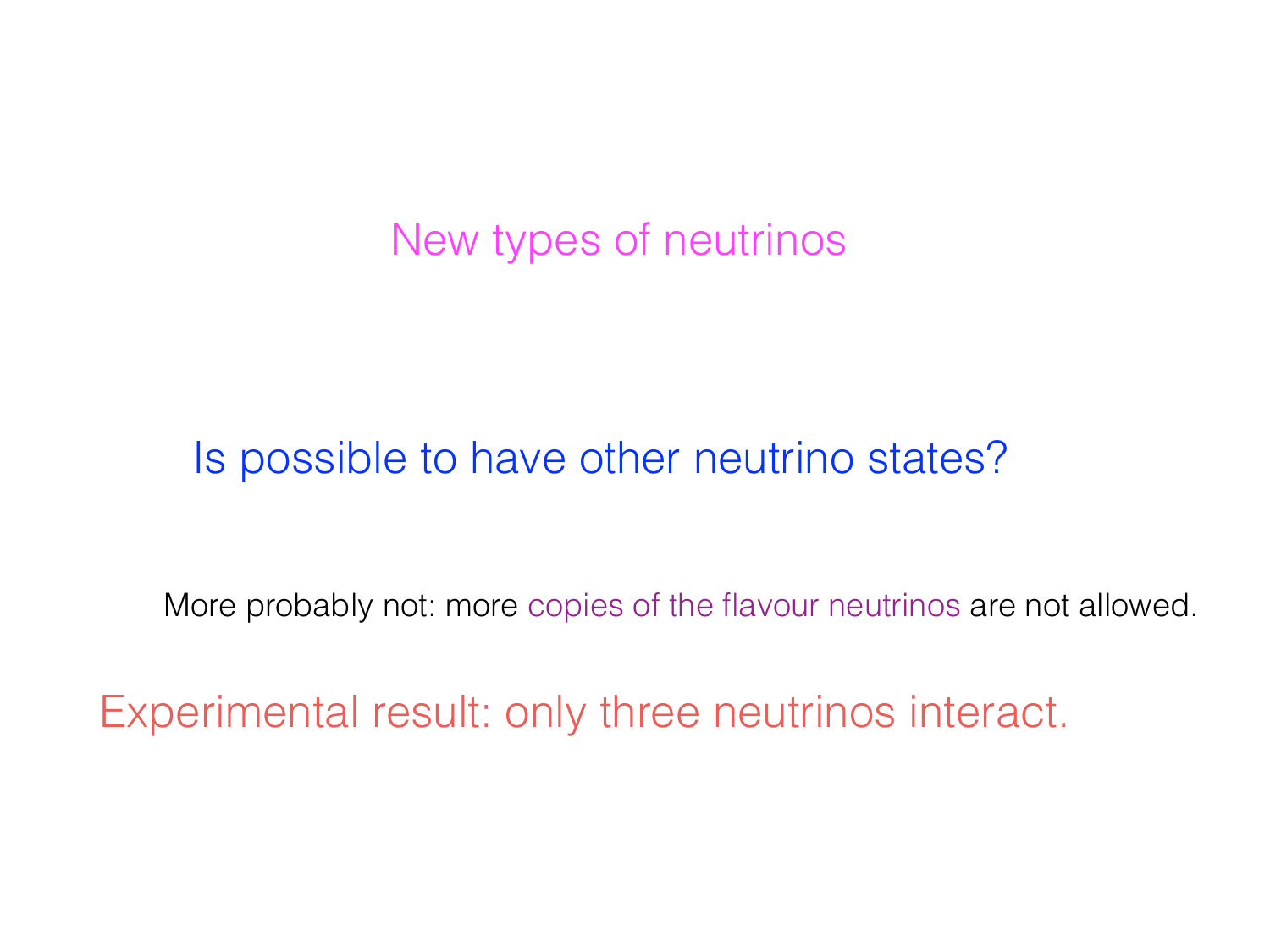![](_page_12_Picture_0.jpeg)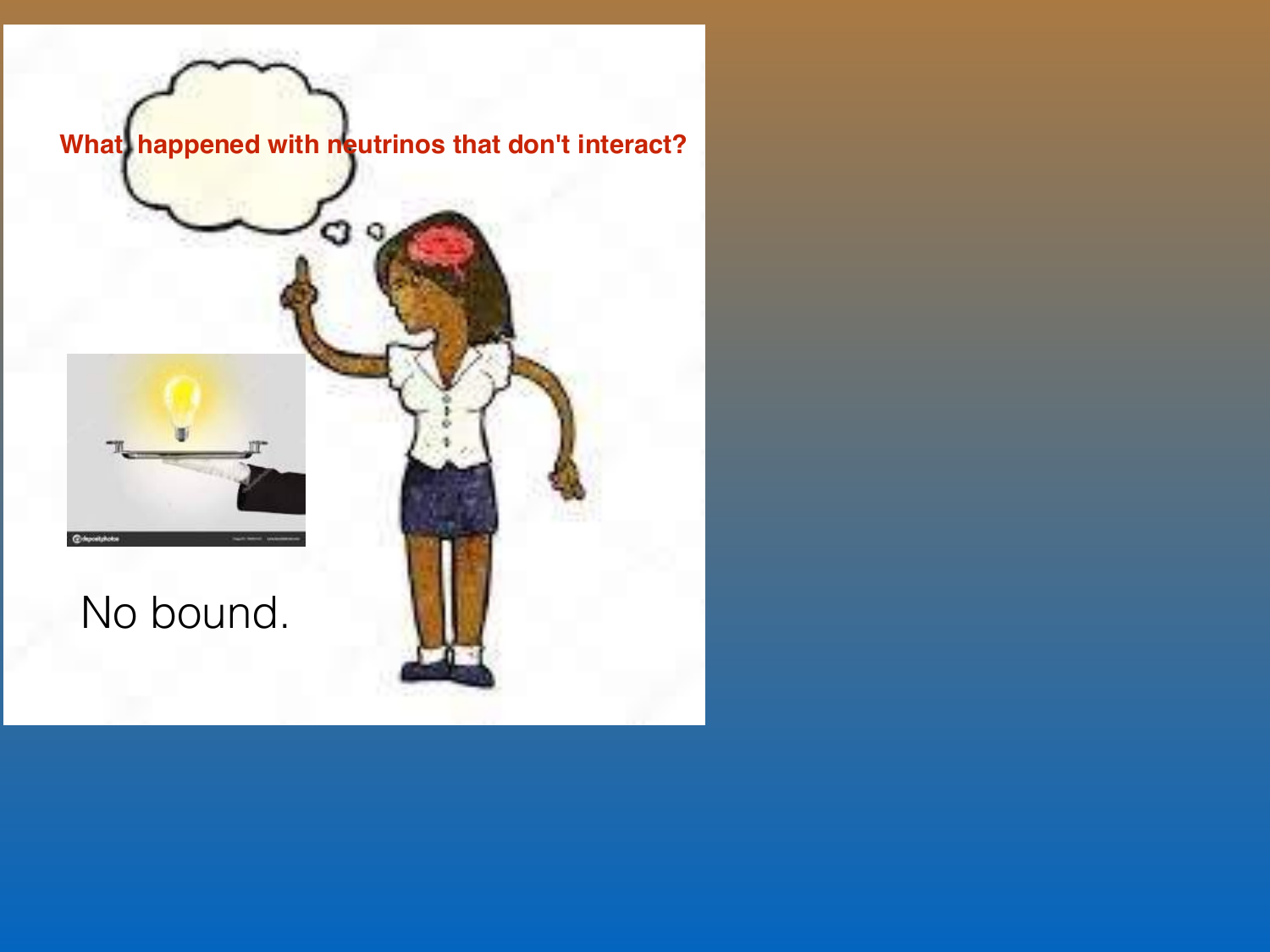# STERILE NEUTRINOS

![](_page_13_Picture_1.jpeg)

## **[History of Poltergeist experiment](http://permalink.lanl.gov/object/tr?what=info:lanl-repo/lareport/LA-UR-97-2534-02)**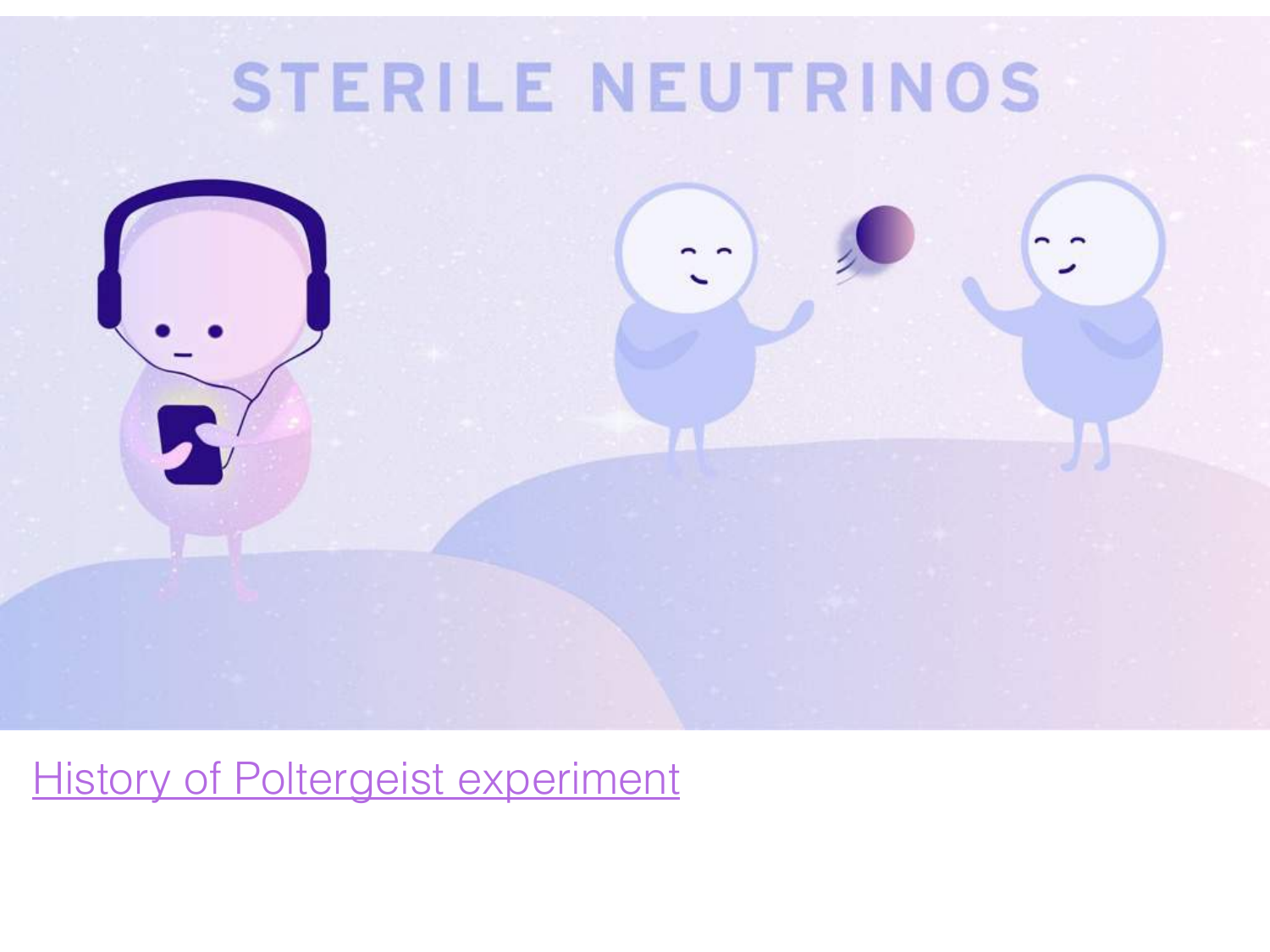#### **How to detect sterile neutrinos?**

#### **Poltergeist experiment**

#### **Janet Conrad: experimental physicist**

![](_page_14_Picture_3.jpeg)

![](_page_14_Picture_4.jpeg)

![](_page_14_Picture_5.jpeg)

**DOEM OFF ALRAHA FEARTH** MASSING WAS SHOWN, BURGEST TO SHANGE

![](_page_14_Picture_7.jpeg)

![](_page_14_Picture_8.jpeg)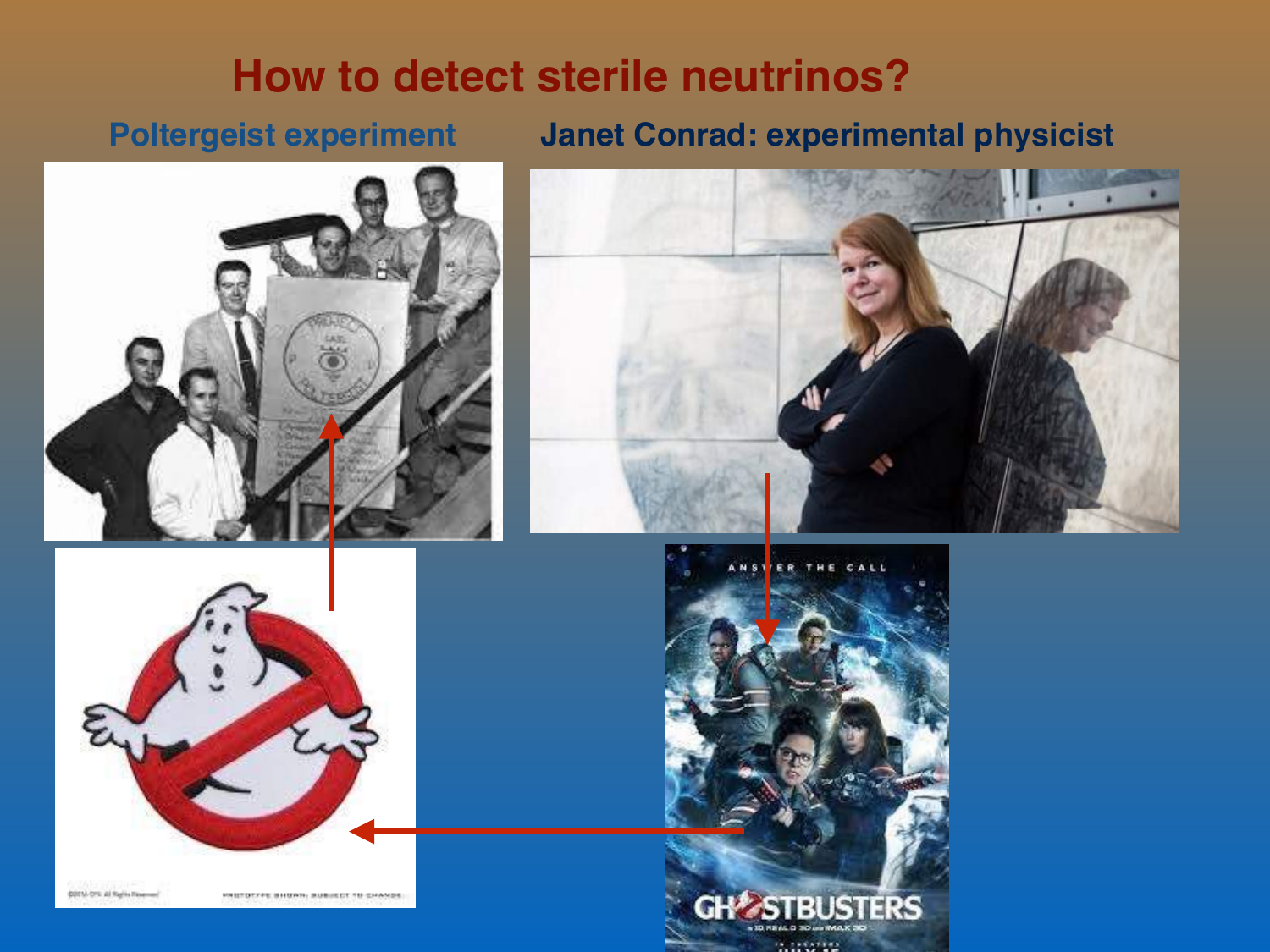#### **First round: short-baseline experiments**

![](_page_15_Figure_3.jpeg)

![](_page_15_Figure_4.jpeg)

$$
P(\nu_{\mu} \to \nu_{e}) = \sin^{2}(2\theta_{\mu e})\sin^{2}\left(\frac{\Delta m^{2}L}{4E}\right) \quad \Delta m^{2} \sim (0.1 - 1.0) \text{ eV}^{2}
$$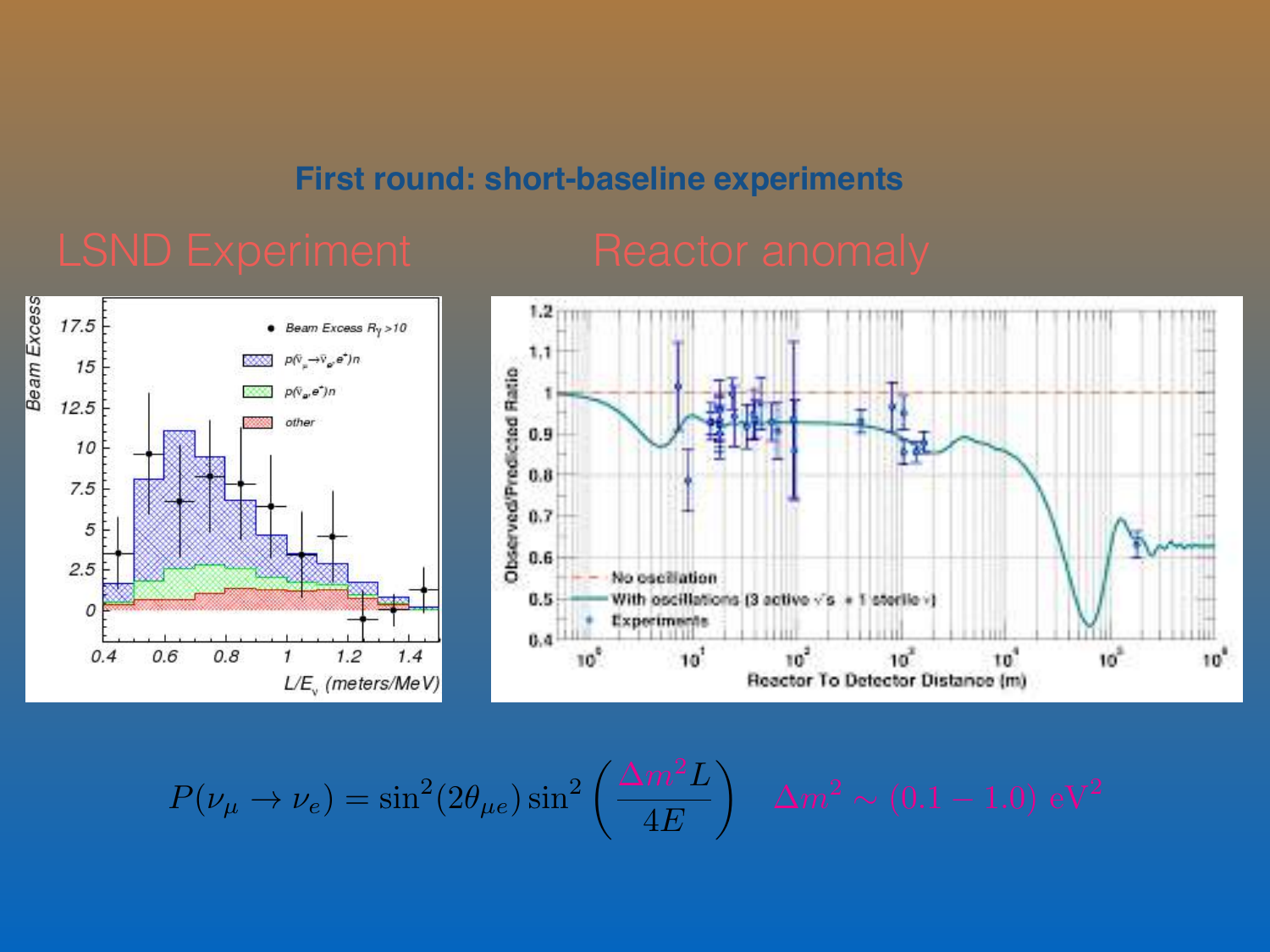### Simplest sterile model

![](_page_16_Figure_1.jpeg)

$$
P(\nu_{\mu} \to \nu_{e}) = \sin^{2}(2\theta_{\mu e})\sin^{2}\left(\frac{\Delta m^{2}L}{4E}\right)
$$
  
\n
$$
P(\nu_{\mu} \to \nu_{\mu}) = 1 - \sin^{2}(2\theta_{\mu\mu})\sin^{2}\left(\frac{\Delta m^{2}L}{4E}\right)
$$
  
\n
$$
P(\nu_{e} \to \nu_{e}) = 1 - \sin^{2}(2\theta_{ee})\sin^{2}\left(\frac{\Delta m^{2}L}{4E}\right)
$$
  
\n
$$
\sin^{2}(2\theta_{\mu e}) = 4|U_{\mu 4}|^{2}|U_{e4}|^{2}
$$
  
\n
$$
\sin^{2}(2\theta_{\mu\mu}) = 4|U_{\mu 4}|^{2}(1 - |U_{\mu 4}|^{2})
$$
  
\n
$$
\sin^{2}(2\theta_{ee}) = 4|U_{e4}|^{2}(1 - |U_{e4}|^{2})
$$
  
\n
$$
\sin^{2}(2\theta_{\mu e}) \sim \frac{\sin^{2}(2\theta_{\mu\mu})\sin^{2}(2\theta_{ee})}{4}
$$

### 3+1 mass scheme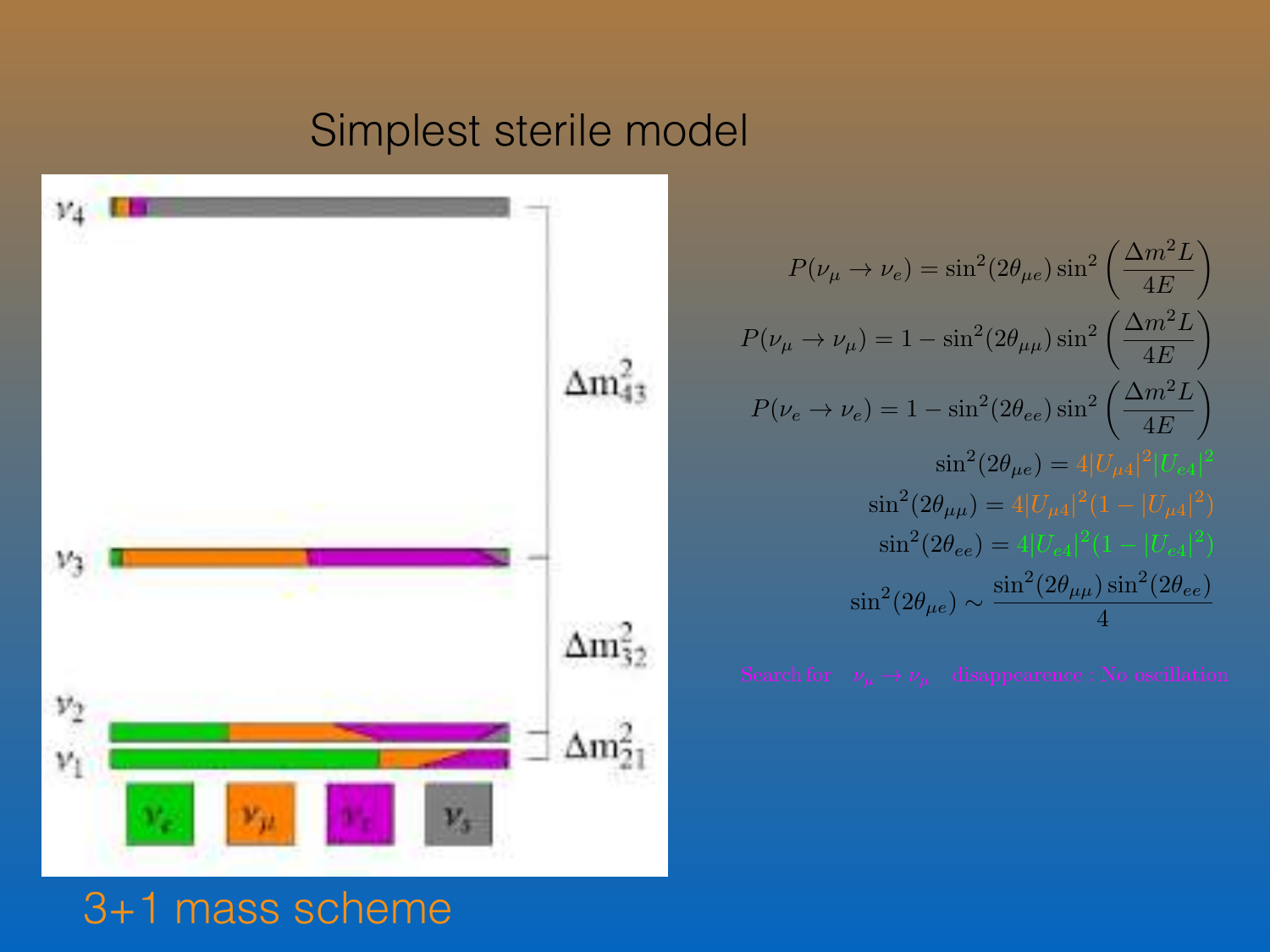### **Neutrinos in a medium**

# **Analogy: electromagnetic waves in dielectric media**

![](_page_17_Figure_2.jpeg)

**Harmonic oscillator**

Acceleration **EM wave**

![](_page_17_Picture_5.jpeg)

![](_page_17_Figure_6.jpeg)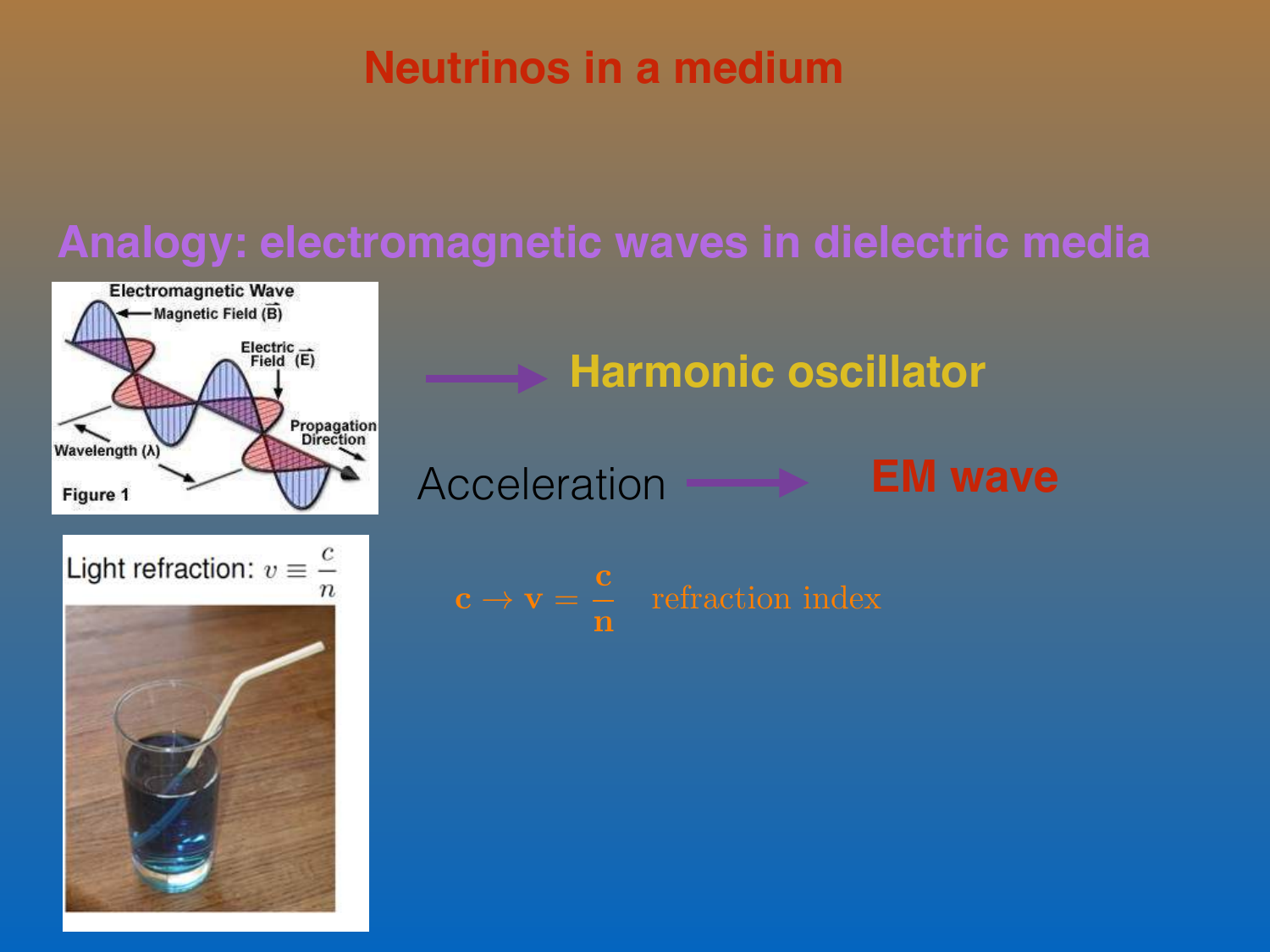**Refraction of neutrinos in matter**

**Effective mass for neutrinos**

Wolfenstein, Mikheyev and Smirnov (MSW) 1986

 $= \sqrt{2}G_{f}n_{e} - \sqrt{2}G_{f}n_{n}/2$  $n_{\nu_{\mu}} \neq 1$  *V* $_{\nu_{\mu}} = 2G_fN_n/2$  $n_{\nu_s}=1$  *V* $_{\nu_s}=0$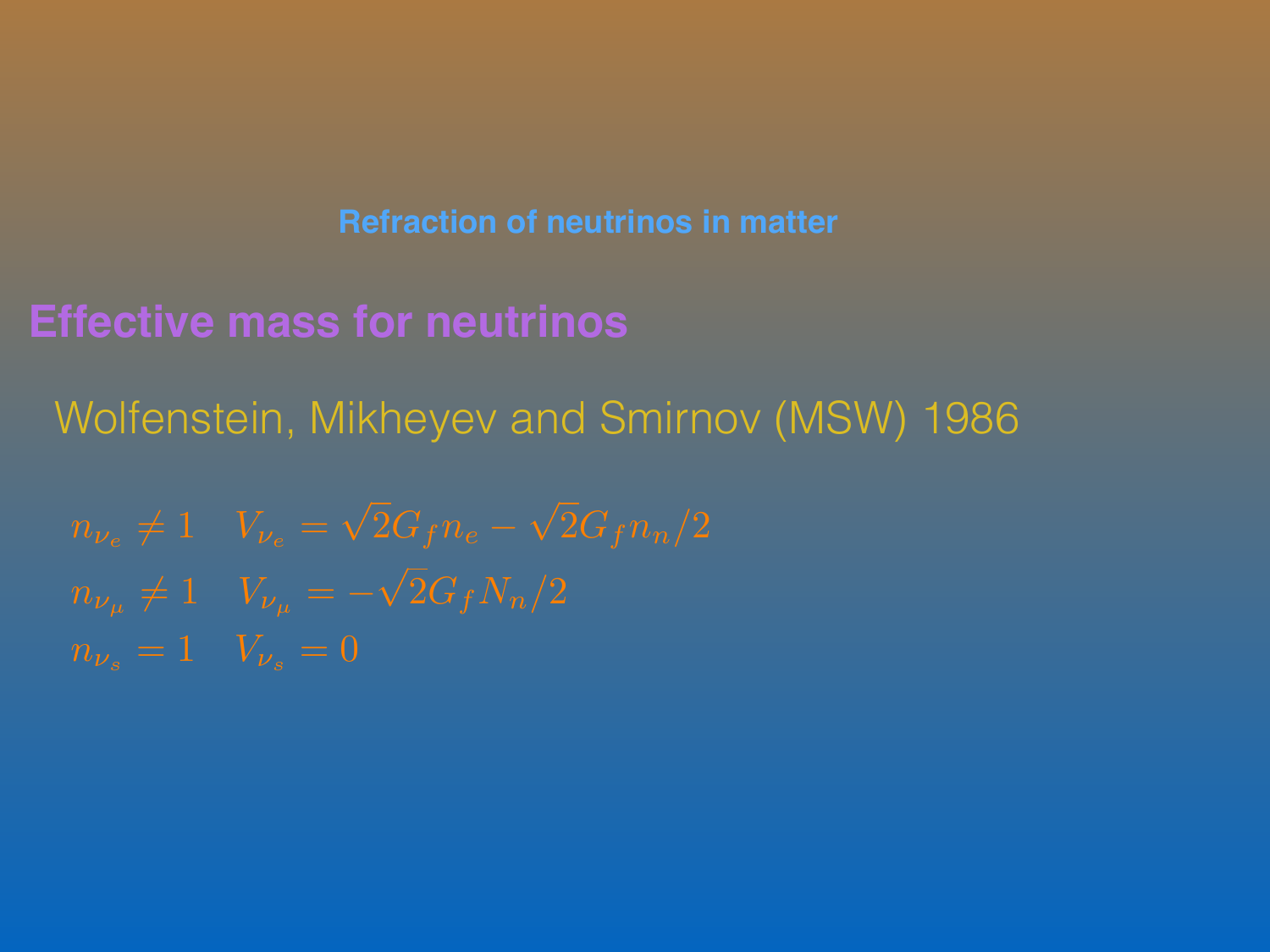# **ICECUBE test of sterile oscillation**

![](_page_19_Picture_1.jpeg)

Atmospheric neutrino detector

 $n_{\nu_e}\neq 1$  *V* $_{\nu_e}$  $= \sqrt{2}G_{f}n_{e} - \sqrt{2}G_{f}n_{n}/2$  $n_{\nu_{\mu}} \neq 1$   $V_{\nu_{\mu}} = \sqrt{ }$  $2G_fN_n/2$  $n_{\nu_s}=1$   $V_{\nu_s}=0$ 

![](_page_19_Figure_4.jpeg)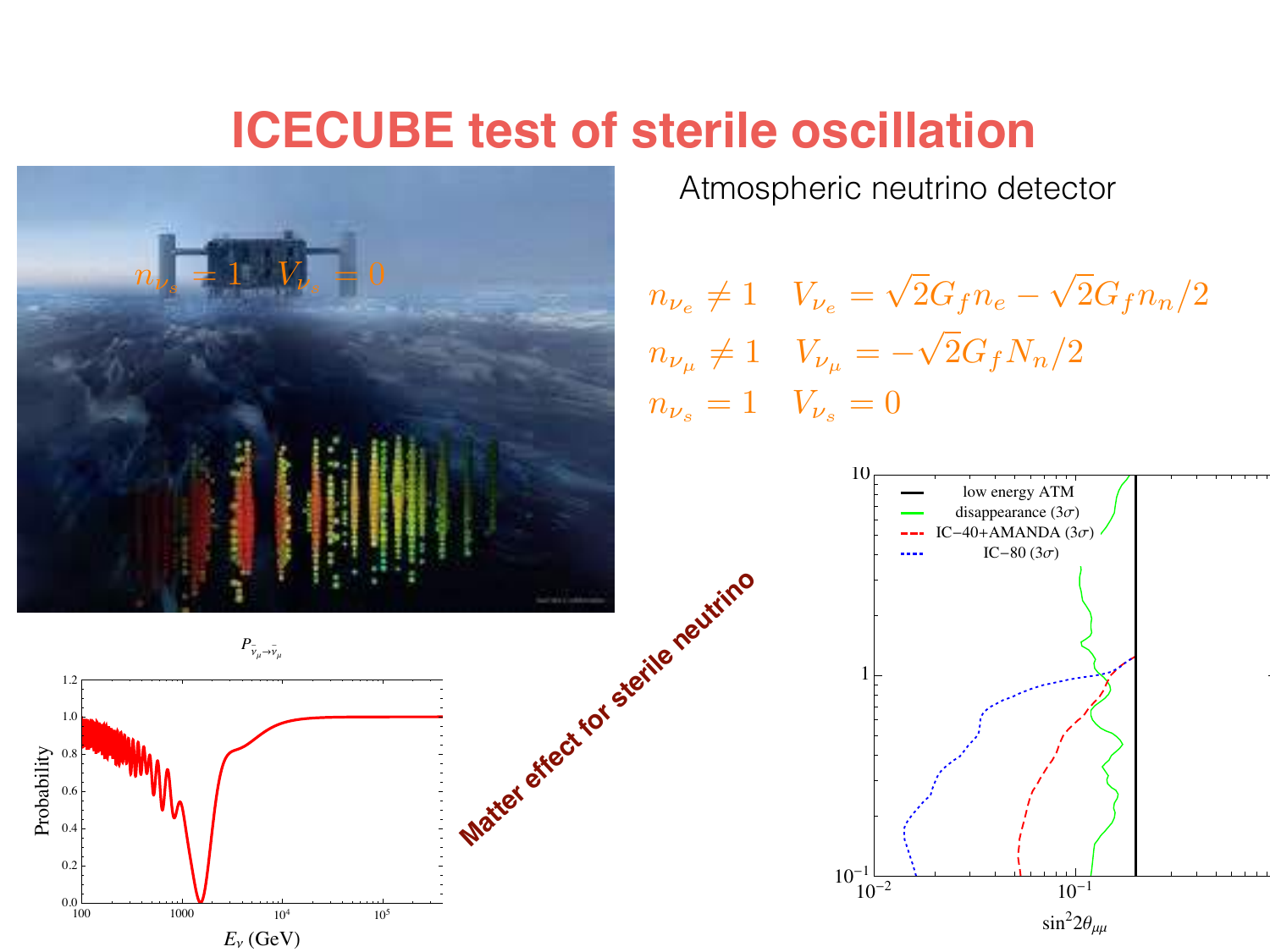#### Sterile model in 3+1

![](_page_20_Figure_1.jpeg)

#### **Contradictory statements!**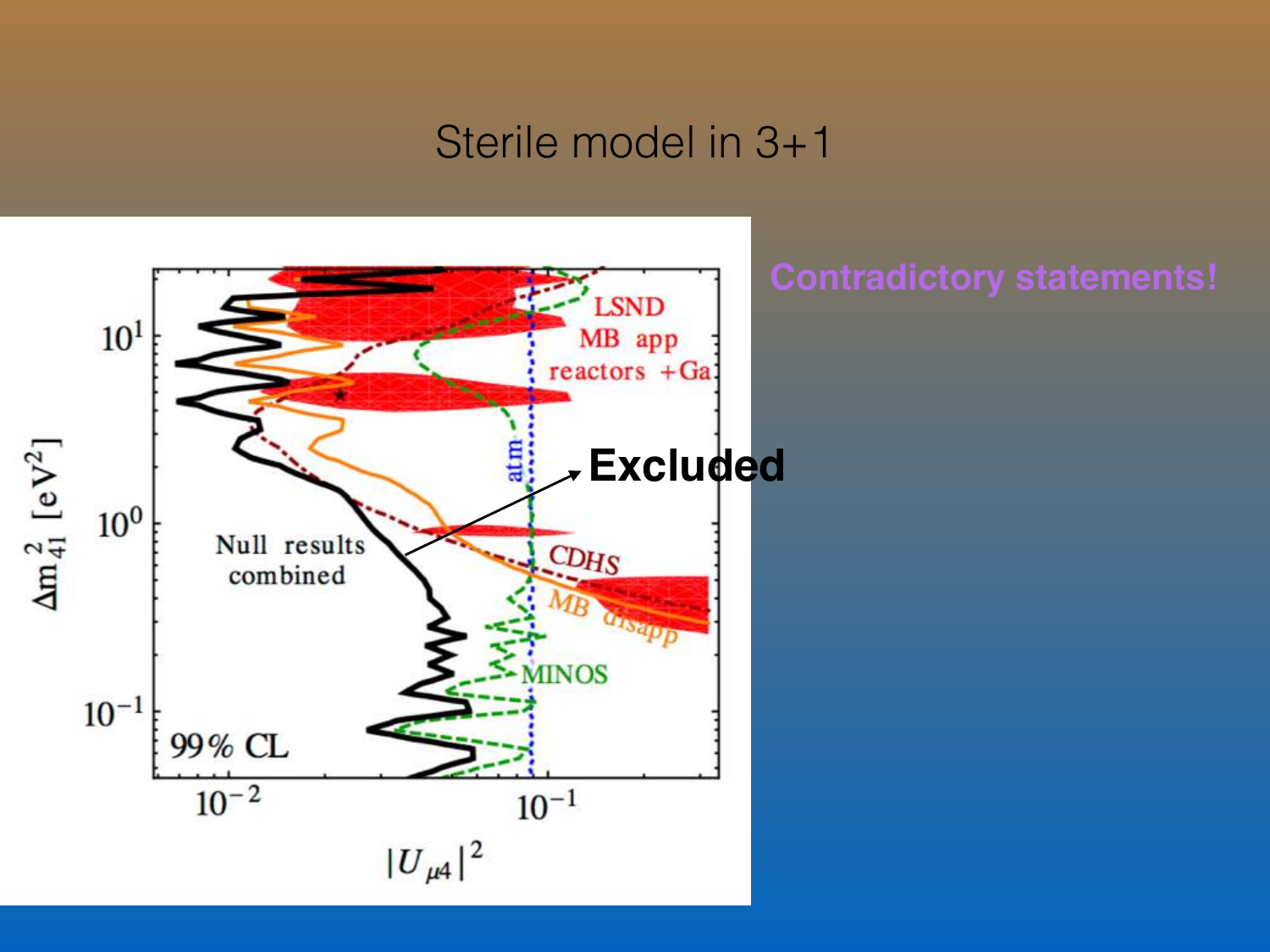# **MINI-BOONE 2018**

#### **STERILE SEARCH**

![](_page_21_Figure_2.jpeg)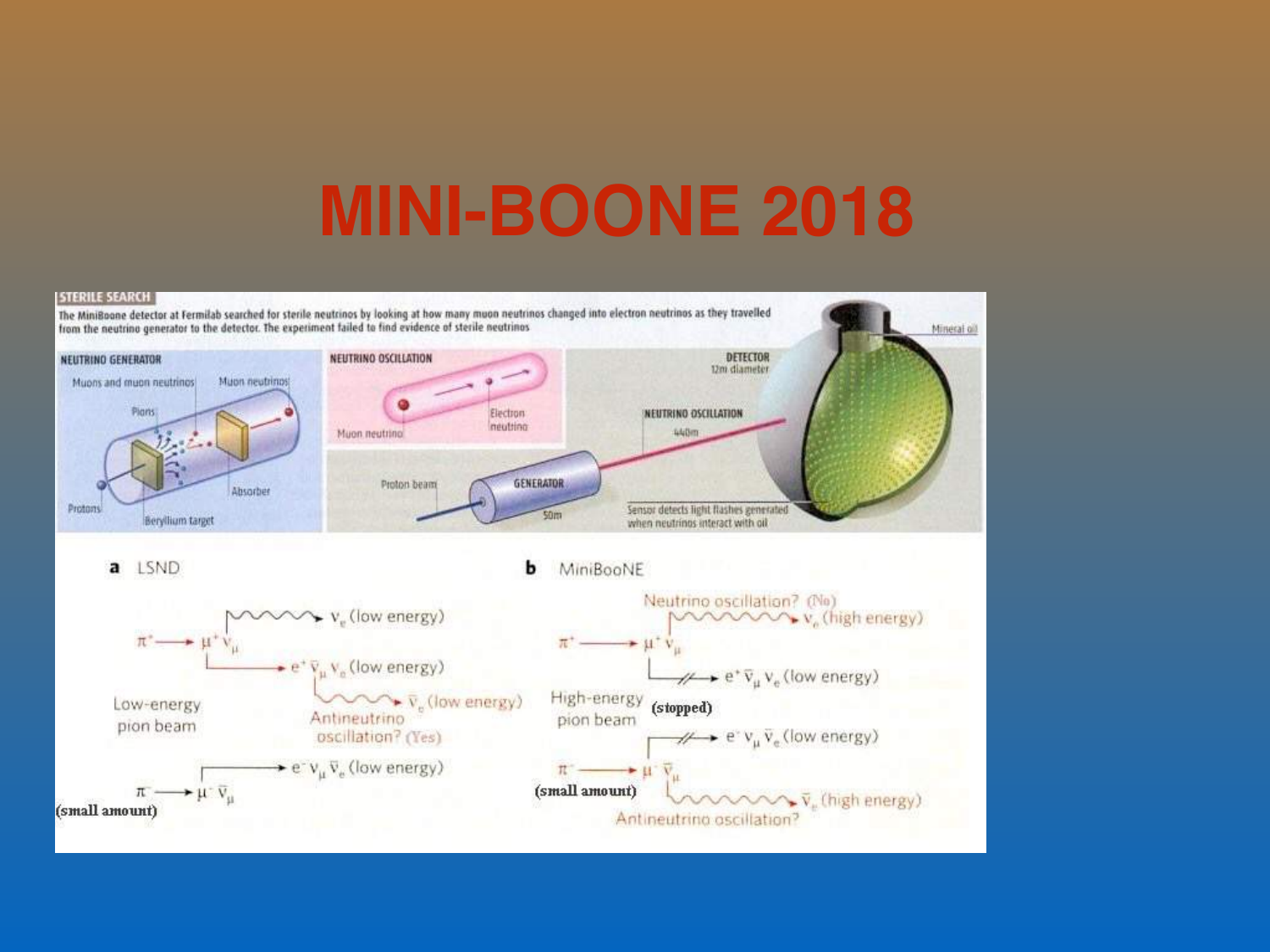# **MINI-BOONE RESULTS IN 2018**

![](_page_22_Figure_1.jpeg)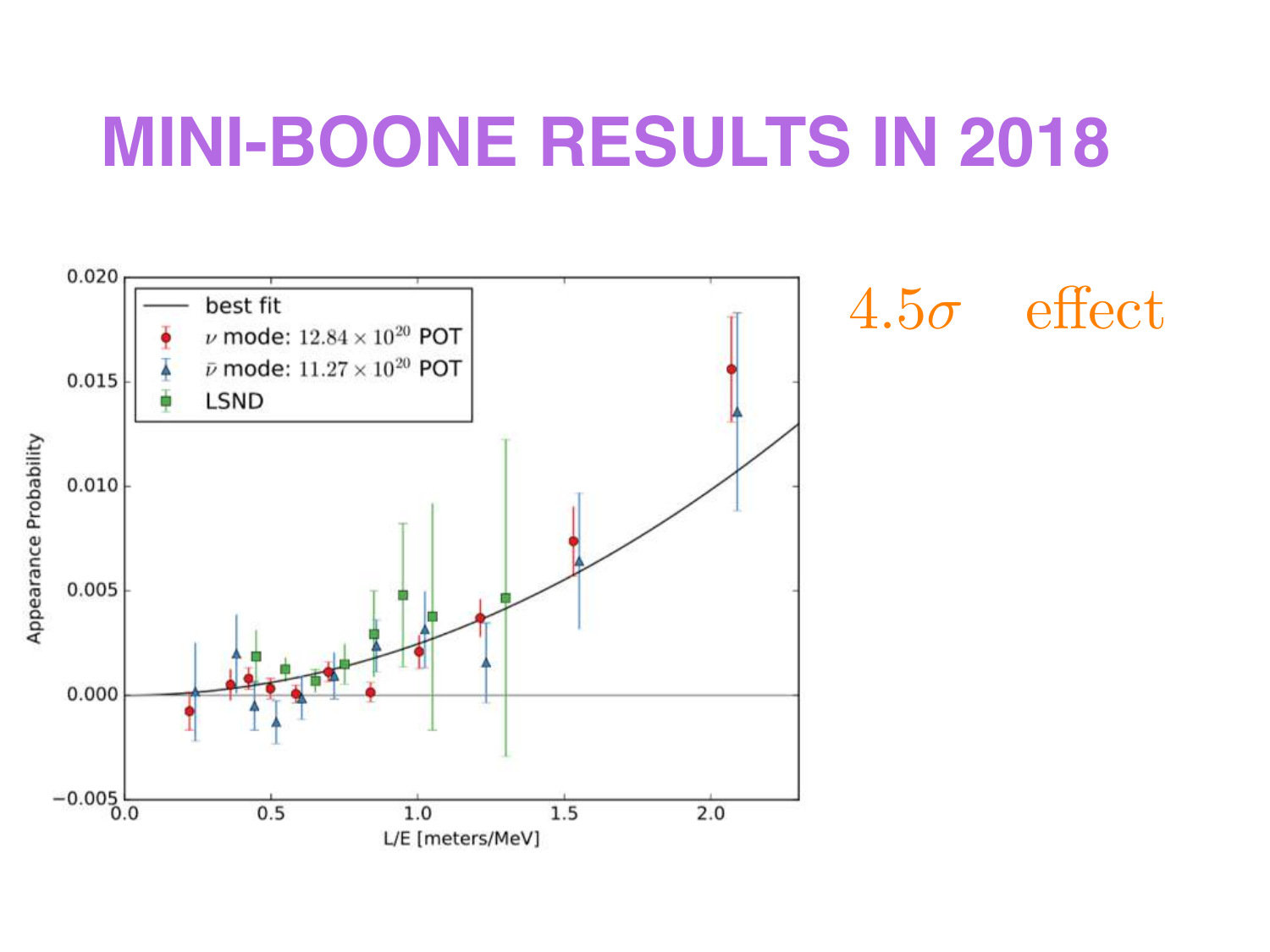# **Sterile neutrinos?**

**Strong hint of sterile neutrinos in MINI-BOONE (small hint in LSND/reactor anomaly)**

## **We should understand about the conflict of muon disappearance and electron appearance**

Possible alternatives: *experimental error?*, another explanation for such small appearance probabilities?

Conflict with cosmology: **too heavy neutrino and too many**